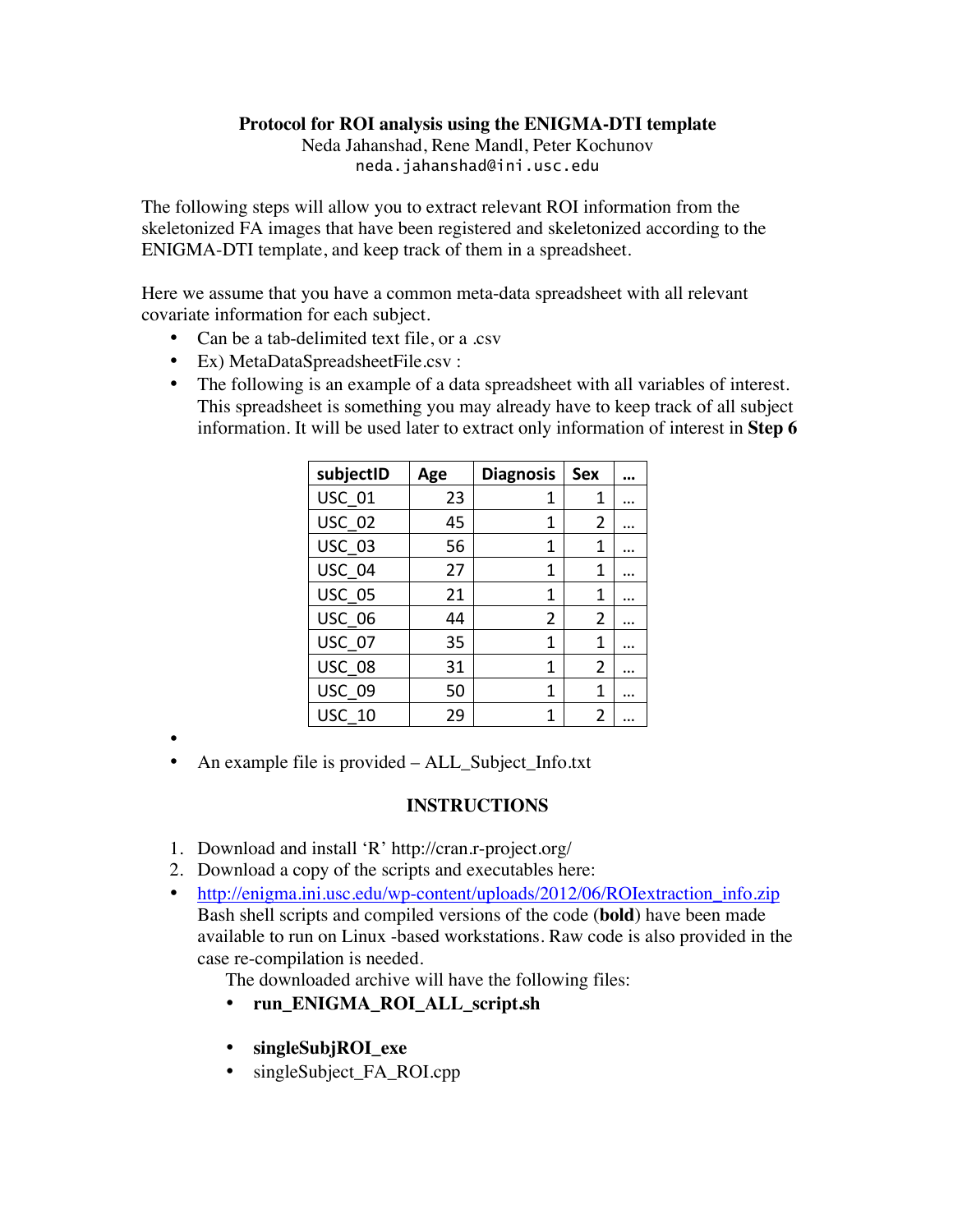- **averageSubjectTracts\_exe**
- average\_subj\_tract\_info.cpp
- **run\_combineSubjectROI\_script.sh**
- combine\_subject\_tables.R *necessary files --*
- ENIGMA\_look\_up\_table.txt
- JHU-WhiteMatter-labels-1mm.nii.gz
- mean FA skeleton.nii.gz
	- *example files --*

•

- ALL Subject Info.txt
- subjectList.csv
- Subject1\_FAskel.nii.gz
- Subject7\_FAskel.nii.gz

## *example outputs --*

- Subject1\_ROIout.csv
- Subject1\_ROIout\_avgs.csv
- Subject7 ROIout.csv
- Subject7\_ROIout\_avgs.csv
- combinedROItable.csv
- 3. **run\_ENIGMA\_ROI\_ALL\_script.sh** provides an example shell script on how to run all the pieces in series.
	- This can be modified to run the first two portions in parallel if desired.
- 4. The first command **singleSubjROI\_exe** uses the atlas and skeleton to extract ROI values from the JHU-atlas ROIs as well as an average FA value across the entire skeleton
	- It is run with the following inputs
	- ./singleSubjROI\_exe look\_up\_table.txt skeleton.nii.gz JHU-WhiteMatterlabels-1mm.nii.gz OutputfileName Subject\_FA\_skel.nii.gz
	- example -- ./singleSubjROI\_exe ENIGMA\_look\_up\_table.txt mean\_FA\_skeleton.nii.gz JHU-WhiteMatter-labels-1mm.nii.gz Subject1\_ROIout Subject1\_FAskel.nii.gz
	- The output will be a .csv file called Subject1\_ROIout.csv with all mean FA values of ROIs listed in the first column and the number of voxels each ROI contains in the second column (see **ENIGMA\_ROI\_part1/Subject1\_ROIout.csv** for example output)
- 5. The second command **averageSubjectTracts\_exe** uses the information from the first output to average relevant (example average of L and R external capsule) regions to get an average value weighted by volumes of the regions.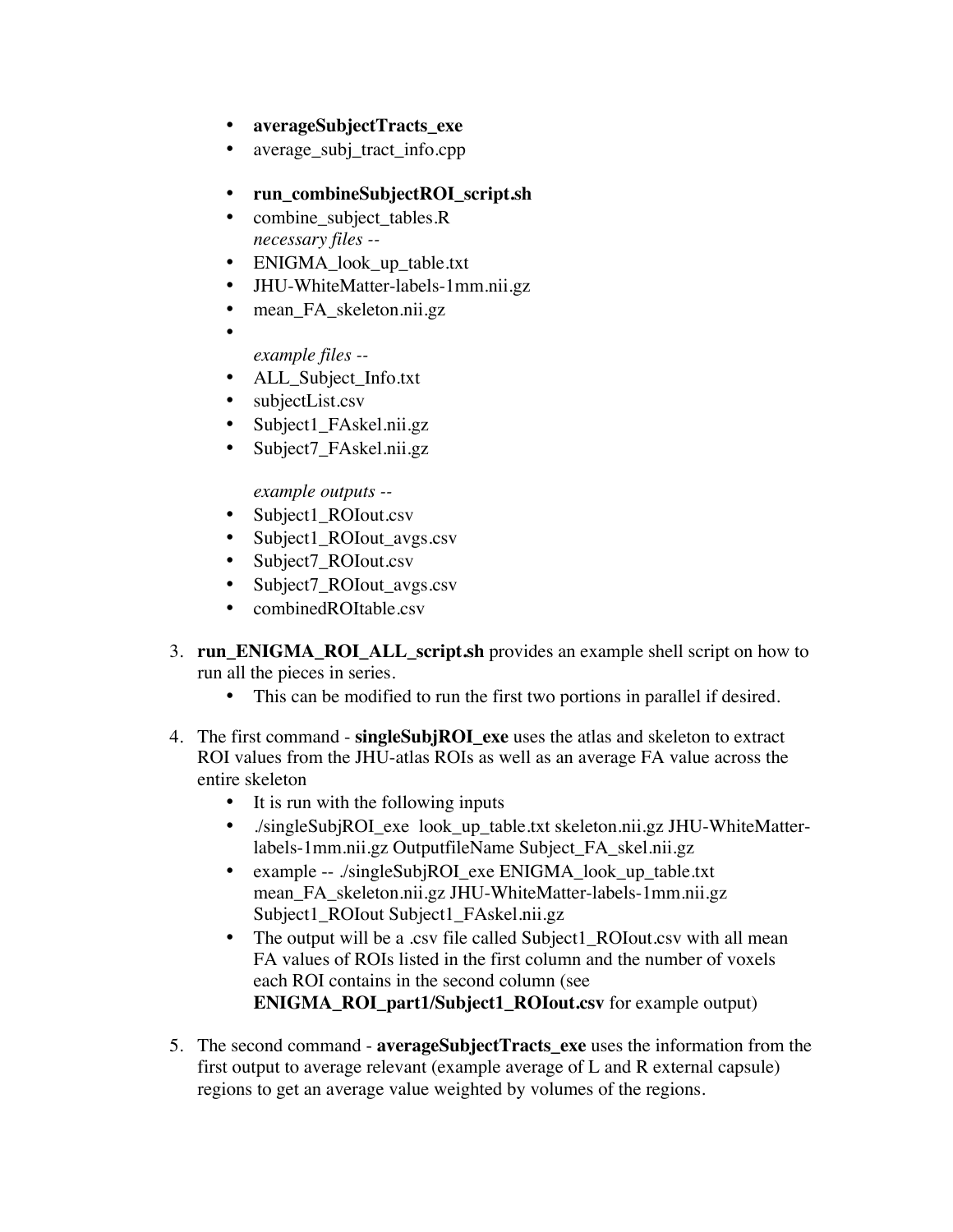- It is run with the following inputs
- ./averageSubjectTracts\_exe inSubjectROIfile.csv outSubjectROIfile\_avg.csv
- where the first input is the ROI file obtained from **Step 4** and the second input is the name of the desired output file.
- The output will be a .csv file called outSubjectROIfile\_avg.csv with all mean FA values of the new ROIs listed in the first column and the number of voxels each ROI contains in the second column (see **ENIGMA\_ROI\_part2/Subject1\_ROIout\_avg.csv** for example output)
- 6. The final portion of this analysis is an 'R' script **combine\_subject\_tables.R** that takes into account all ROI files and creates a spreadsheet which can be used for GWAS or other association tests. It matches desired subjects to a meta-data spreadsheet, adds in desired covariates, and combines any or all desired ROIs from the individual subject files into individual columns.
	- Input arguments as shown in the bash script are as follows:
		- o Table=./ALL\_Subject\_Info.txt
			- A meta-data spreadsheet file with all subject information and any and all covariates
		- o subjectIDcol=subjectID
			- the header of the column in the meta-data spreadsheet referring to the subject IDs so that they can be matched up accordingly with the ROI files
		- o subjectList=./subjectList.csv
			- a two column list of subjects and ROI file paths.
			- this can be created automatically when creating the average ROI .csv files – see **run\_ENIGMA\_ROI\_ALL\_script.sh** on how that can be done
		- o outTable=./combinedROItable.csv
			- the filename of the desired output file containing all covariates and ROIs of interest
		- $\circ$  Ncov=2
			- The number of covariates to be included from the meta-data spreadsheet
			- At least age and sex are recommended
		- o covariates="Age;Sex"
			- § the column headers of the covariates of interest
			- these should be separated by a semi-colon ';' and no spaces
		- $\circ$  Nroi="all" #2
			- The number of ROIs to include
			- Can specify "all" in which case all ROIs in the file will be added to the spreadsheet
			- Or can specify only a certain number, for example 2 and write out the 2 ROIs of interest in the next input
		- $\circ$  rois= "all" #"IC;EC"
			- the ROIs to be included from the individual subject files